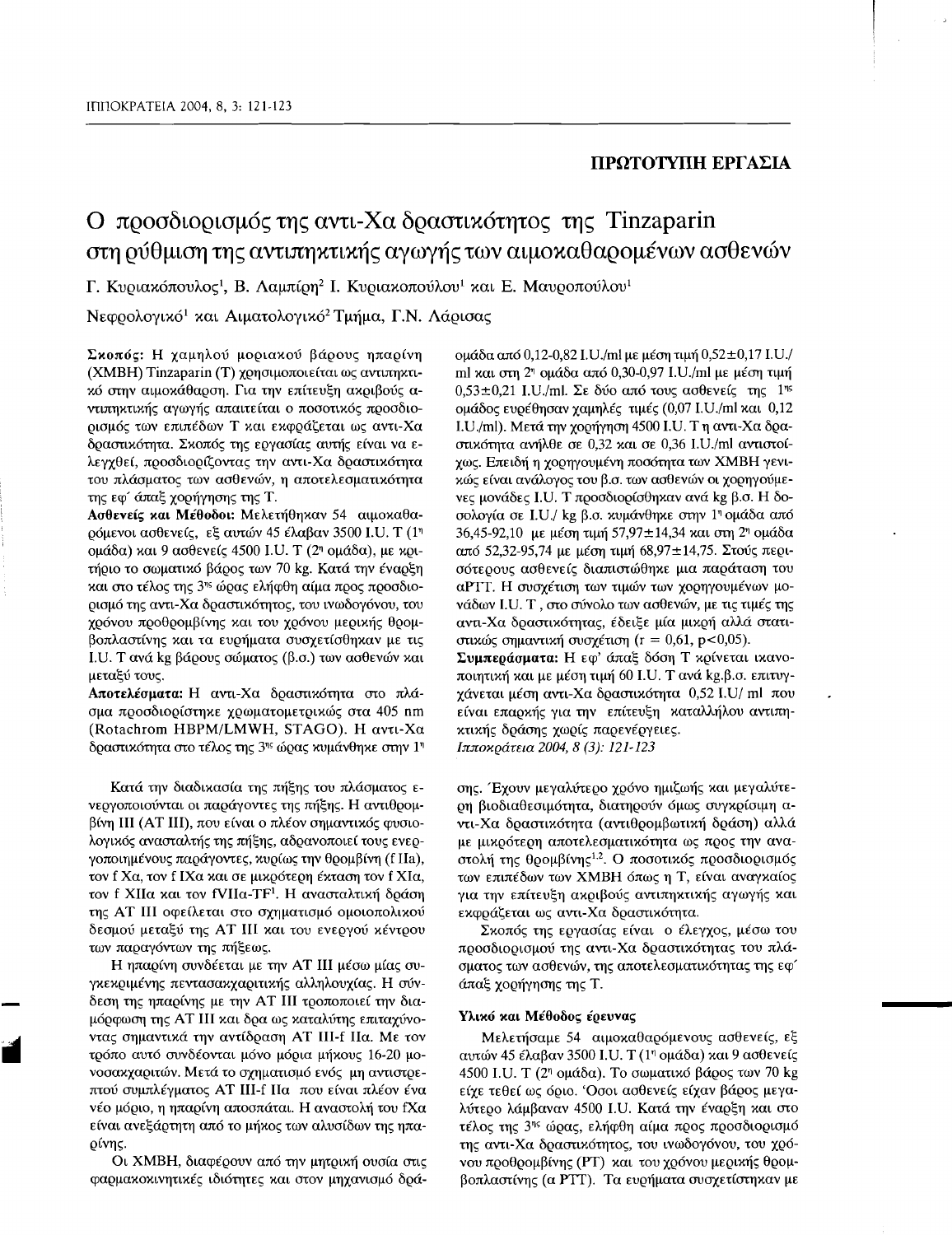τις Ι.Ο. ανά kg β.σ. και μεταξύ τους. Η αντι-Χα δραστικότητα στο πλάσμα προσδιορίστηκε χρωματομετρικώς στα 405 nm (Rotachrom HBPM/LMWH, STAGO).

#### Αποτελέσματα

Η αντι-Χα δραστικότητα στο τέλος της 3<sup>ης</sup> ώρας κυμάνθηκε στην 1η ομάδα από 0,12-0,82 I.U./ ml με μέση τιμή 0,52 ± 0,17 I.U./ ml και στην 2<sup>η</sup> ομάδα από 0,30-0,97 I.U./ ml με μέση τιμή 0,53 ± 0,21 I.U./ ml. Σε δύο από τους ασθενείς της 1<sup>ης</sup> ομάδος ευρέθησαν χαμηλές τιμές (0,07 I.U./ml και 0,12 I.U./ml). Μετά τη χορήγηση 4500 I.U. Τη αντι-Χα δραστικότητα ανήλθε σε 0,32 και σε 0.36 I.U./ml αντιστοίχως. Επειδή η χορηγουμένη ποσότητα των ΧΜΒΗ γενικώς είναι ανάλογος του β.σ. των ασθενών<sup>3,4</sup> οι χορηγούμενες Ι.U. Τ προσδιορίσθηκαν ανά kg β.σ. των ασθενών. Η δοσολογία σε I.U./ kg.β.σ. κυμάνθηκε στην 1<sup>η</sup> ομάδα από 36,45- 92,10 με μέση τιμή 57,97±14,34 και στην 2η ομάδα από 52,32-95,74 με μέση τιμή 68,97 ±14,75. Η συσχέτιση των τιμών των χορηγουμένων I.U. Τ ανά kg β.σ., στο σύνολο των ασθενών (1η και 2η ομάδα), με τις τιμές της αντι-Χα δραστικότητας έδειξε μία μικρή αλλά στατιστικώς σημαντική συσχέτιση (r = 0,6 p < 0,05). Δεν παρατηρήθηκε καμμία συσχέτιση μεταξύ ινωδογόνου, PT, αPTT και μονάδων ανά kg. β.σ. Στους περισσότερους ασθενείς, κατά την διάρκεια της αγωγής με ΧΜΒΗ ευρέθη μία παράταση του χρόνου της αΡΤΤ. Στην 1η ομάδα η μέση τιμή της αΡΤΤ ήταν 52,4 ± 16,2 sec. (39,2-82,7) και στην 2<sup>η</sup> ομάδα ήταν 57,6±18,1 sec.(44,3-102,4).

#### Συζήτηση

Η ευρεθείσα παράταση του αΡΤΤ δεν σχετίζεται με τα επίπεδα της Τ αλλά είναι αποτέλεσμα της σχέσης αντι-Χα δραστικότητα / αντι Πα δραστικότητα, μετά την χορήγηση της Τ. Συνήθως η σχέση αυτή κυμαίνεται περί το 1,5 κατά την διάρκεια της αγωγής<sup>5</sup>.

Η ανευρεθείσα συσχέτιση των τιμών των χορηγουμένων I.U. Τανά kg β.σ., του συνόλου των ασθενών, με τις τιμές της αντι- Χα δραστικότητας επιβεβαιώνει τη γενικώς αποδεκτή άποψη ότι η χορηγουμένη ποσότητα των ΧΜΒΗ είναι ανάλογος του β. σ. των ασθενών. Η ευρεθείσα μέση τιμή των 57,97 I.U. χορηγουμένης Τ στην 1η ομάδα με αντίστοιχη μέση τιμή αντι-Χα δραστικότητας 0,52 I.U./ml και στην 2<sup>η</sup> ομάδα η μέση τιμή Τ 68,97 Ι. . με μέση τιμή αντι-Χα δραστικότητας 0,53 I.U/ml είναι ανάλογες της διεθνούς βιβλιογραφίας. Οι Hainer και συν.<sup>4</sup> θεωρούν ότι δόση 75 I.U. Τ ανά kg β.σ. είναι επαρχής και ασφαλής έναντι υπερδοσολογίας. Η αντι-Χα δραστικότητα επέστρεφε στα βασικά επίπεδα μετά 12 ώρες. Οι Simpson και συν.<sup>6</sup> χρησιμοποίησαν δόσεις μικρότερες των 2200 I.U. T και πέτυχαν μέση τιμή αντι-Χα δραστικότητας 0,4/ml πλάσματος. Η εργασία τους αυτή συνηγορεί στην εφ' άπαξ χορήγηση της Τ των 3500 I.U. Οι Frank και συν.<sup>7</sup> χορήγησαν δαλτεπαρίνη με ανάλογα αποτελέσματα. Χρησιμοποιώντας ενοξαπαρίνη 60 I.U./ kg β.σ. οι Guillet και συν.<sup>8</sup> διαπίστωσαν ότι η αντι-Χα δραστικότητα την 3<sup>η</sup> και την 4η ώρα κυμαίνονταν μεταξύ των 0,4-1,2 I.U. /ml και παρέμενε άνω των 0,4 I.U./ml μέχρι και 10 ώρες μετά. Γενικώς πιστεύεται ότι η αντι-Χα δραστικότητα πρέπει να κυμαίνεται μεταξύ 0,4-0,5 I.U./ml ώστε να αποφεύγεται η πήξη<sup>9</sup>.

Συμπερασματικά η εφ' άπαξ χορήγηση Τ κρίνεται ικανοποιητική. Με μέση τιμή 60 I.U. Τ ανά kg.β.σ. επιτυγχάνεται μέση αντι-Χα δραστικότητα 0,52 I.U/ ml που είναι επαρκής για την επίτευξη καταλλήλου αντιπηκτικής δράσης χωρίς παρενέργειες.

#### **Abstract**

### Kyriakopoulos G, Lampiri B, Kyriakopoulou I and Mavropoulou E. The determination of anti-Xa efficacy of Tinzaparin in the anticoagulant regulation of haemodialysis. Hippokratia 2004, 8 (3): 121-123

Background: The low molecular weight heparin (LMWH) Tinzaparin (T) is used as an anticoagulant in haemodialysis. For the achievement of the proper anticoaggulant it is required the quantitative determination of T levels and is expressed as anti-X $\alpha$  efficacy. The aim of this study is to check the effectiveness of T as a bolus dose prior to haemodialysis.

Patients and Methods: A total of 54 patients have been examined and divided into 2 groups according to their weight. The 1<sup>st</sup> group (45 patients) received 3500 I.U. of T and the  $2^{nd}$  group (9 patients) 4500 I.U. of T. Those patients with body weight (b.w) over 70 kg received 4500 I.U. At the beginning and at the end of the third hour, blood has been taken for the quantitative determination of the anti-  $X\alpha$  efficacy, fibrinogen, prothrombin time (PT) and partial thromboplastin time ( $\alpha$ PTT). The results have been correlated with I.U. of T per kg b.w and between them. The anti- $X\alpha$  efficacy in plasma has been analysed at 405 nm using chromatometry (STAGO, Rotachrom HBPM / LMWH).

Results: The anti- $X\alpha$  efficacy at the third hour fluctuated for the first group between 0.12- 0.82 I.U. / ml with mean value  $0.52 \pm 0.17$  I.U. / ml and for the second group between 0.30-0.97 I.U. / ml with mean value  $0,53\pm0,21$  I.U./ml. Low values (0.07 and 0.12 I.U /ml) have been found in two patients of the first group. After the increase of the providing dose of T to 4500 I.U., the anti-X $\alpha$  efficacy has been increased to 0.32 I.U. / ml and to 0.36 I.U. / ml respectively. The dose in I.U. T per  $kg$  b.w. has been fluctuated in the  $1<sup>st</sup>$  group between 36.45-92.10 with mean value  $57.97 \pm 14.34$  and for the  $2^{nd}$  group between 52.32-95.74 with mean value  $68.97 \pm 14.75$ . In most of the patients a prolongation of the  $\alpha$ PTT has been found. It has been observed that there was no correlation between fibrinogen, PT,  $\alpha$ PTT and I.U. T per kg b.w. However, in the total of the patients (1st and 2<sup>nd</sup> group), a small but statistically significant correlation ( $r = 0.61$ ,  $p < 0.05$ ) was found between I.U. T per kg b.w. and the values (I.U. / ml) of anti- $X\alpha$  efficacy.

**Conclusions:** The initial bolus dose of T is satisfactory and with a mean value of 60 I.U. of T per kg b.w. achieved a mean anti-  $X\alpha$  efficacy of 0.52 I.U. /ml which is ad-